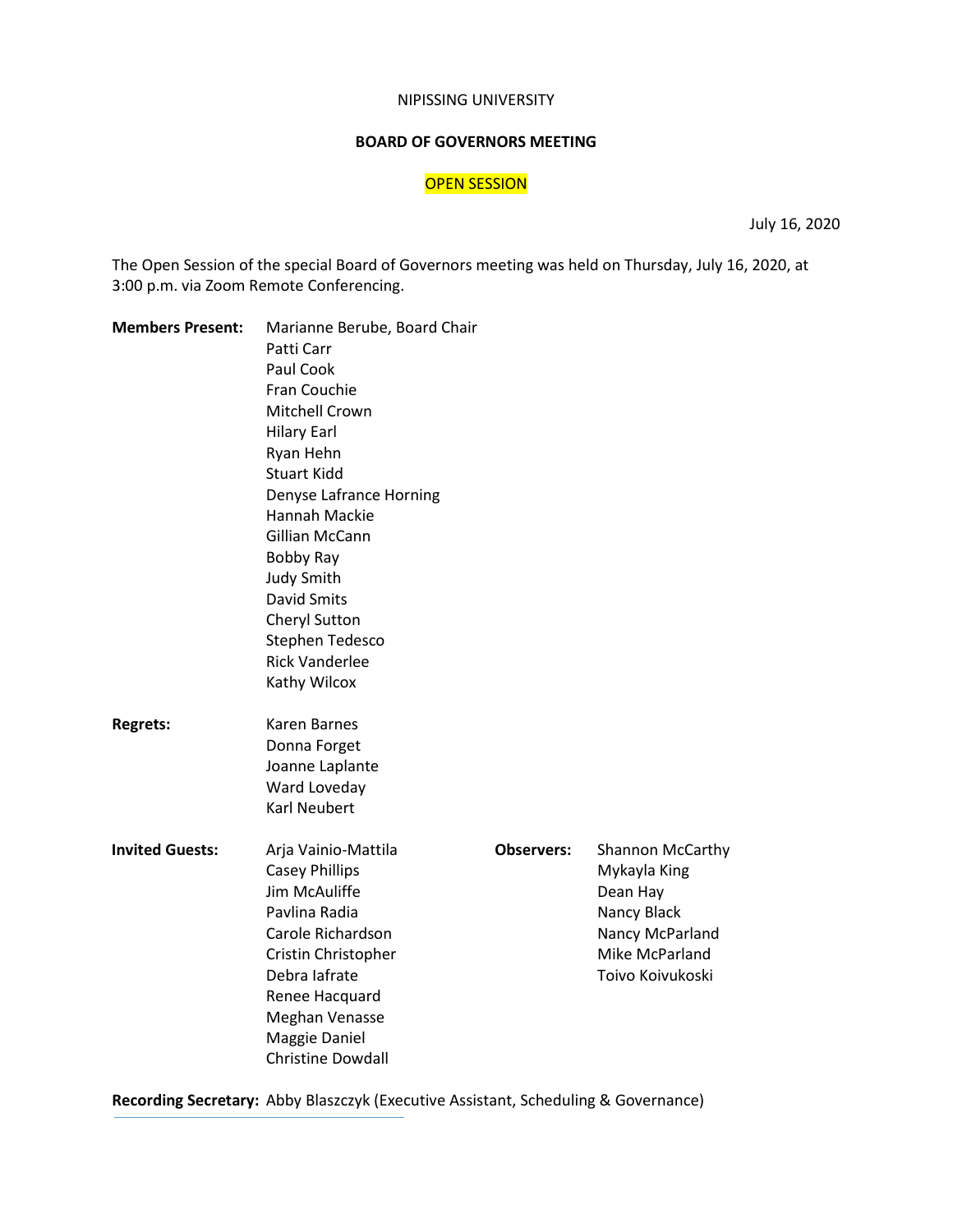Board of Governors Special Meeting: July 16, 2020 OPEN Session Minutes

## **1. Call to Order/Land Acknowledgment**

The meeting was called to order at 3:04 p.m. The Board Chair offered a traditional land acknowledgement.

## **2. Declaration of Conflict of Interest**

The Board Chair called for conflicts of interest concerning any of the agenda items. No such declarations were made.

### **3. Use of Recording and/or Broadcasting Devices**

The Board Chair reminded everyone that only pre-approved methods of recording and/or broadcasting devices may be used during the meeting. Disseminating any information during the meeting is prohibited.

### **4. Adoption of the Regular Agenda**

# Resolution 2020-07-01: *That the Board of Governors adopt the agenda for the open session of the July 16, 2020, special meeting as circulated.*

*Moved by Stuart Kidd; seconded by Kathy Wilcox. Carried.*

#### **5. Chair's Remarks**

The Board Chair welcomed the Board to a new academic year and welcomed new members Patti Carr, David Smits and Gillian McCann. She reminded those who were members of the Board for the 2019-20 year to complete the annual Board Evaluation Survey, reiterating the importance of completing and submitting a response. She also reminded all members to complete their committee preference forms.

#### **6. President's Remarks**

The President & Vice-Chancellor (Interim) acknowledged the significant contributions of faculty and staff throughout the COVID-19 pandemic. She reminded everyone that the University is open and that operations are ongoing. A number of activities were highlighted, including several consultations with the Minister of Colleges and Universities concerning such topics as international students, opportunities for infrastructure funding, and the sector's assorted plans for returning to campus. The President (Interim) also spoke to the success of Nipissing's virtual convocation, which saw over 3,500 visits to the page as well as almost 38,000 views on YouTube.

The President (Interim) presented the Return to Campus Framework, which was developed by the University's Operational Readiness Committee. The framework, which was described as a living document, will remain flexible in order to ensure the University is in compliance with provincial and public health directives. The President reviewed each phase, and she noted that with the recent announcement by the Premier that our region will be moving into stage 3 of the reopening of the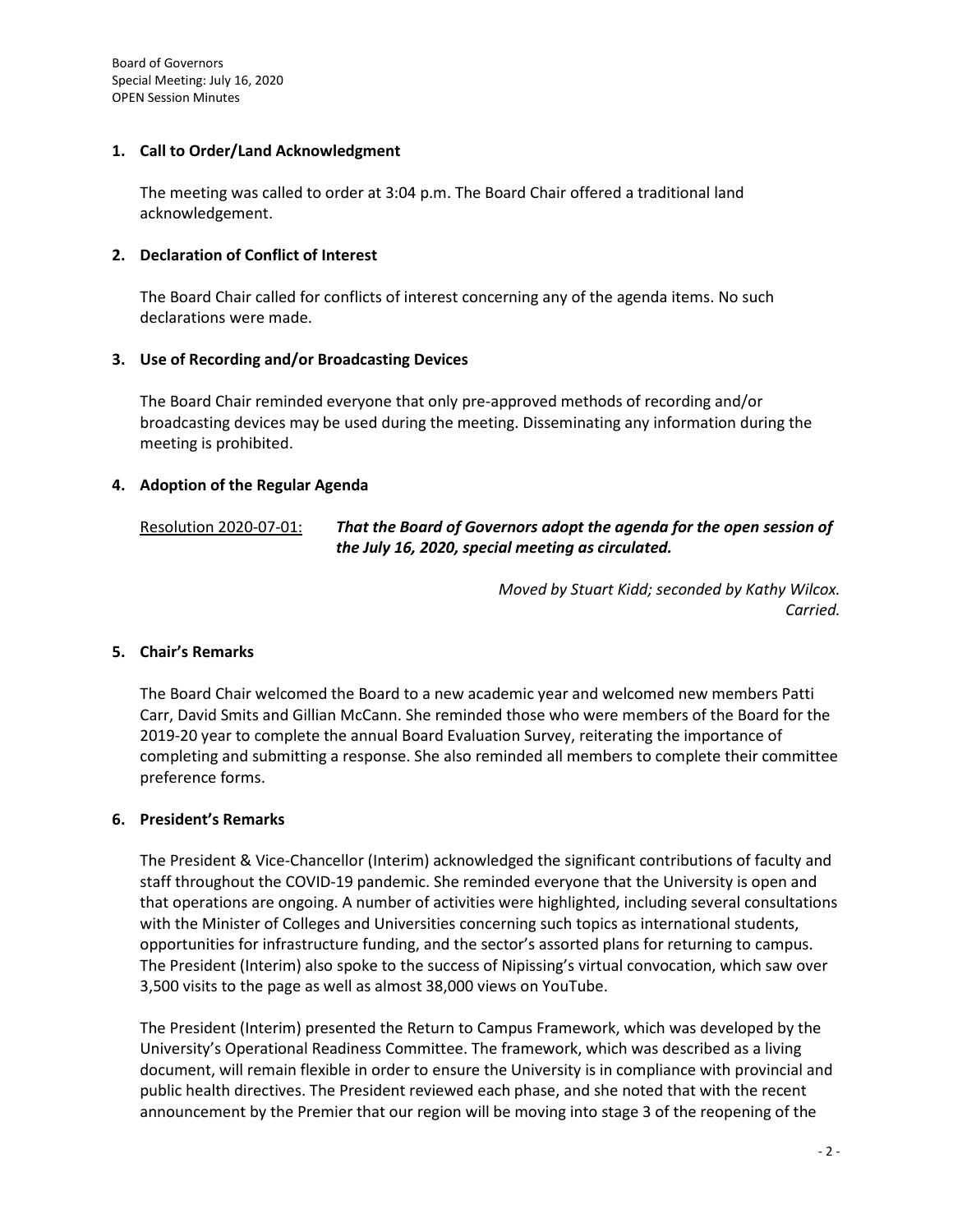Province, it is expected the University will move to Phase 1 of the plan ("required campus access") within the next couple of weeks.

A number of questions were addressed, including if there would be a shift in the previous decision to move courses online in the fall. While the academic plan for the fall term has been finalized, there may be opportunities to welcome students to campus and involve them in a variety of activities. In response to a question about the logistics of moving all courses online, the PVPAR spoke to the number of resources that have been made available through the Teaching Hub and the Dean of Teaching, including webinars, sharing circles and sessions on specific technology.

The Board Chair invited the Chancellor to say a few words. Dr. Cook, who is at the beginning of his second term as Nipissing's chancellor, congratulated those involved in the virtual convocation, saying that it went extremely well, especially given the circumstances. He also congratulated the faculty and student recipients of this year's Chancellor's Awards.

# **7. Vice-President's Remarks**

**The Provost and Vice-President, Academic & Research** (PVPAR) noted that fall enrollment numbers are being monitored on a daily basis, and to date, most programs have reached about 80% of the course enrollment we would normally expect to see at this time. Enrollment in the Indigenous Summer Institute and Indigenous Education programs have surpassed numbers from last year. The Decanal and Registrar offices continue to work hard on scheduling for the fall semester, and conversations around the winter term are ongoing.

**The Assistant Vice-President, Finance & Infrastructure** stated that early signs point to a betterthan-budget result for the 2019/20 year with a small surplus in the operating fund. A thorough budget analysis and review is underway to anticipate shortfalls due to COVID-19, but to date, there have not been any significant costs to the institution associated with the pandemic.

A question was raised regarding lay-offs, and the President (Interim) noted that no permanent, fulltime employees have been laid off as a result of COVID-19.

In response to a question about investing in online academic software, the Provost spoke to several different proposals that are currently under review.

**The Assistant Vice-President, Students** highlighted a number of ongoing activities, including a gateway program for new students to ensure a successful university experience, the online launch of NSO and the success of the Student Emergency Fund. Additionally, he noted two upcoming retention campaigns to focus on those returning students who haven't yet registered for courses.

# **8. Question Period**

There were no questions.

# **9. Other Business**

There was no other business discussed.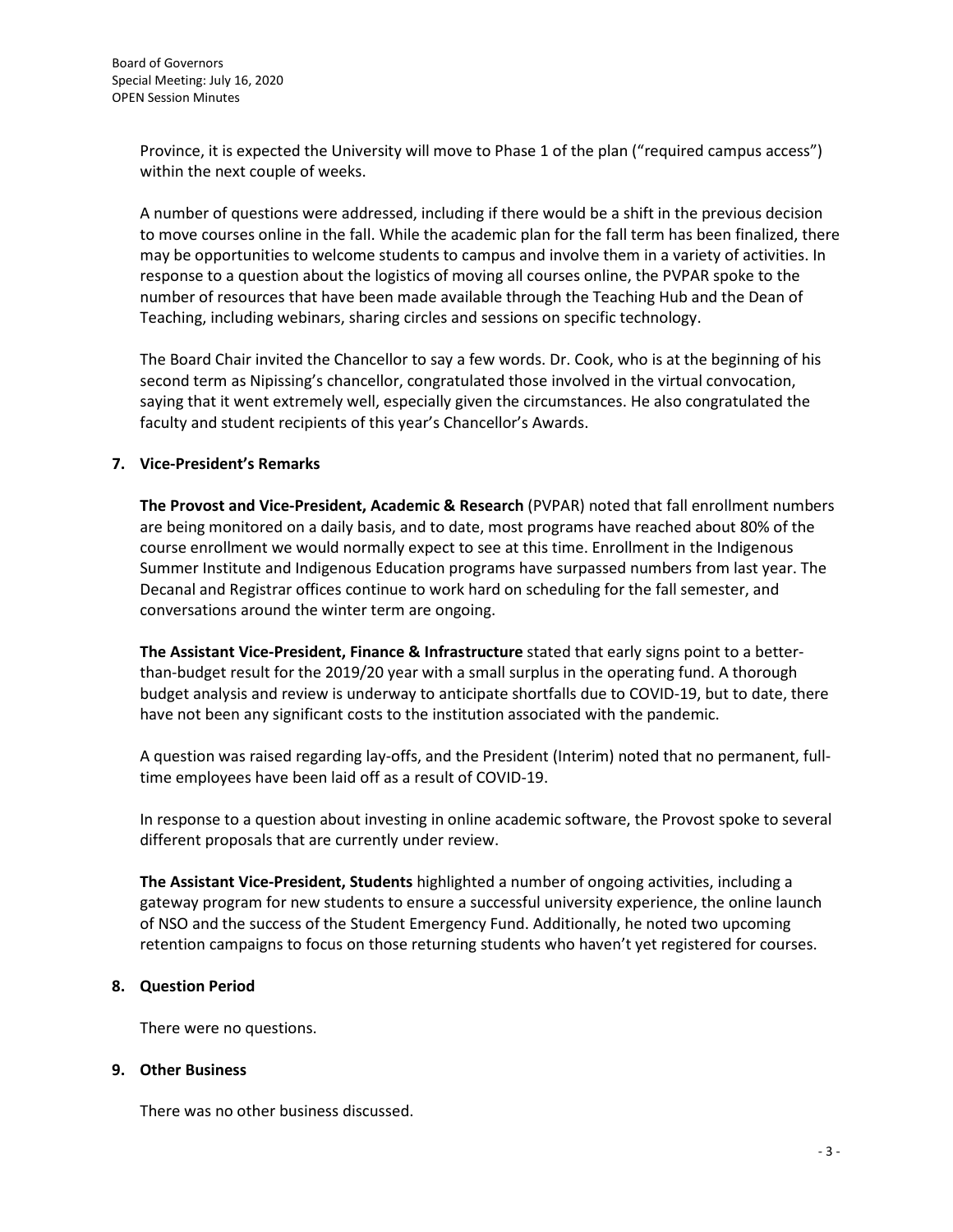Board of Governors Special Meeting: July 16, 2020 OPEN Session Minutes

# **10. Adjournment**

Resolution 2020-07-02: *That the Open Session of the Board of Governors' special meeting now adjourn.*

> *Moved by Kathy Wilcox; seconded by Gillian McCann. Carried.*

Open session adjourned at 4:06 p.m.

President & Vice-Chancellor (Interim)/Secretary of the Board Board Board Chair

\_\_\_\_\_\_\_\_\_\_\_\_\_\_\_\_\_\_\_\_\_\_\_\_\_\_\_\_\_\_\_\_\_\_\_\_\_\_\_\_\_\_ \_\_\_\_\_\_\_\_\_\_\_\_\_\_\_\_\_\_\_\_\_\_\_\_\_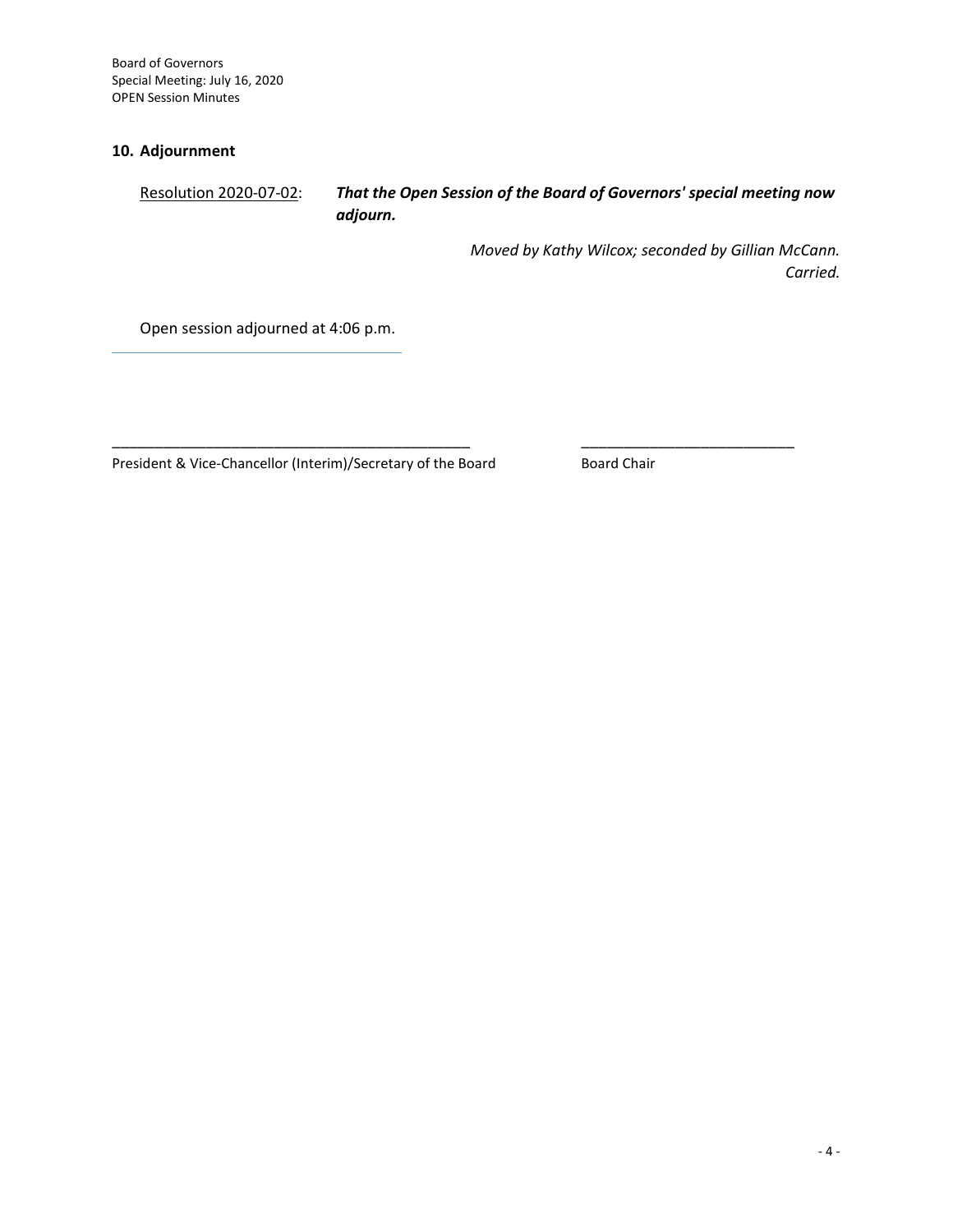### **NIPISSING UNIVERSITY BOARD OF GOVERNORS – SPECIAL MEETING**

### OPEN SESSION

July 16, 2020

3:00 p.m. – Zoom Remote Conferencing

### **AGENDA**

\_\_\_\_\_\_\_\_\_\_\_\_\_\_\_\_\_\_\_\_\_\_\_\_\_\_\_\_\_\_\_\_\_\_\_\_\_\_\_\_\_\_\_\_\_\_\_\_\_\_\_\_\_\_\_\_\_\_\_\_\_\_\_\_\_\_\_\_\_\_\_\_\_\_\_\_\_\_\_\_\_\_\_\_\_\_\_\_\_\_

# **Zoom Connection for Virtual Attendance: https://us02web.zoom.us/j/81149018510** Password: 328882

### **1. Call to Order/Land Acknowledgement**

*"As we begin this meeting, I would like to acknowledge that we are in the territory of the Robinson-Huron Treaty of 1850 and that the land on which we gather is the Nipissing First Nation Traditional Territory and the traditional territory of the Anishinabek. We respect and are grateful to hold this meeting on these lands with all our relatives."*

### **2. Declaration of Conflict of Interest**

#### **3. Use of Recording and/or Broadcasting Devices**

*"Only pre-approved methods of recording and/or broadcasting devices may be used during the meeting. Disseminating any information during the meeting is prohibited."* 

#### **4. Adoption of Regular Agenda**

Resolution: *That the Board of Governors adopt the agenda for the open session of the July 16, 2020, special meeting as circulated.*

### **5. Chair's Remarks**

#### **6. President's Remarks**

• Return to Campus Framework

## **7. Vice-President's Remarks**

- Provost and Vice President, Academic & Research
- Assistant Vice-President, Finance & Infrastructure
- Assistant Vice-President, Students

# **8. Question Period**

**9. Other Business**